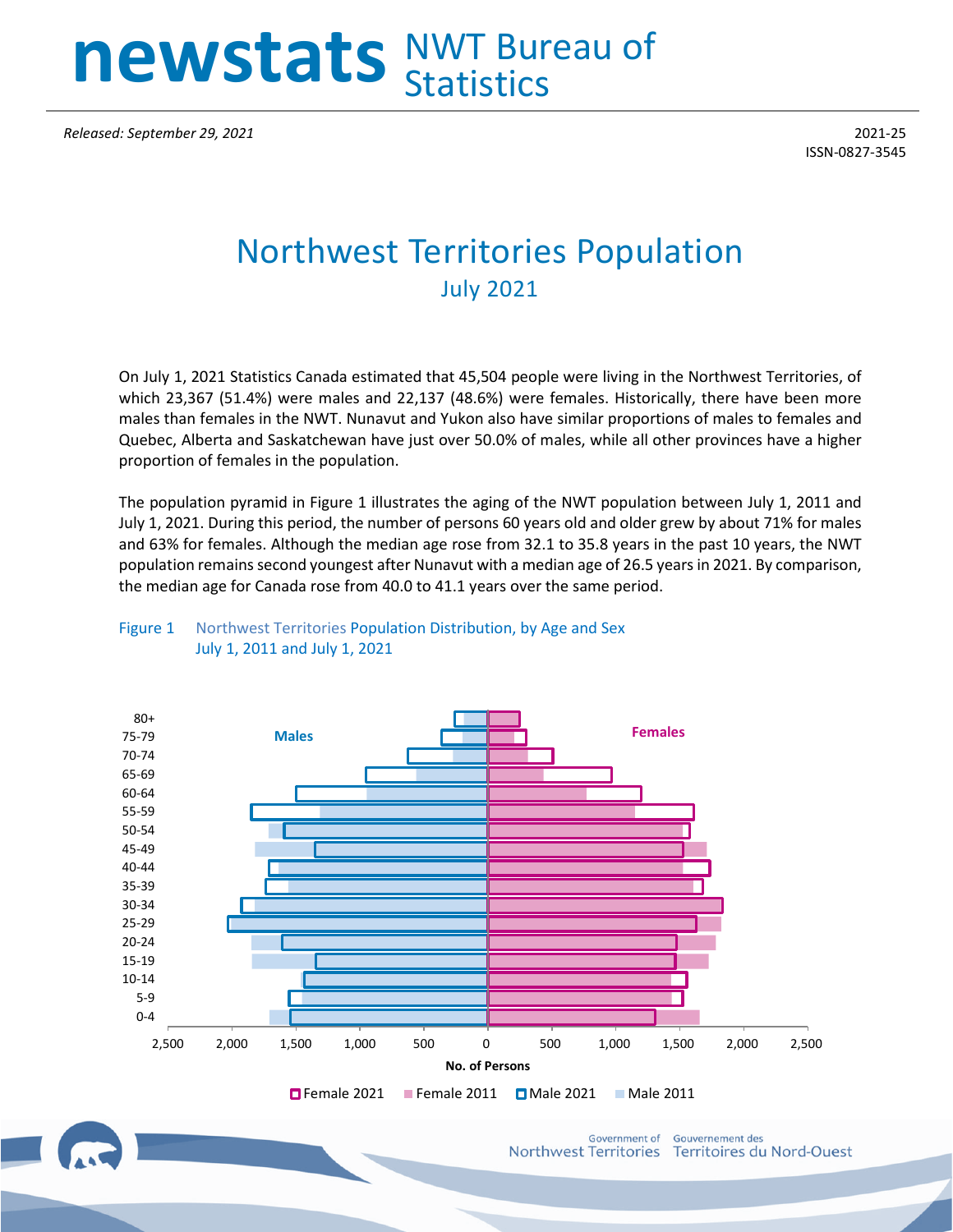Overall, Canada's population increased by 0.5% between July 1, 2020 and July 1, 2021, the smallest annual increase since the beginning of comparable data series (1972) (Table 1). Yukon and Prince Edward Island experienced the largest increases, Newfoundland and Labrador was the only jurisdiction that saw their population decline (-0.2%). Between July 1, 2020 and July 1, 2021, in Canada, natural increase (births minus deaths) was the lowest annual increase since 1972 with the annual highest number of deaths since the same time and lower than pre-pandemic number of births. Total net international migration was 2.3 times lower than 2020 and the lowest since 1972.

In the NWT, between July 1, 2020 and July 1, 2021, the population increased by 132 persons (+0.3%). The components of natural increase during this period consisted of 549 births and 271 deaths, resulting in a net increase of 278 persons. Interprovincial migration accounted for 1,867 persons moving into the Northwest Territories from other provinces and territories, while 2,127 persons moved away, representing a net loss of 260 persons. Internationally, there was a net in-migration of 114 persons.

|                              | 2021<br>$01$ -Jul | (%)<br>Change | 2020<br>$01$ -Jul | (%)<br>Change | 2019<br>$01$ -Jul | (%)<br>Change | 2018<br>$01$ -Jul | (%)<br>Change |
|------------------------------|-------------------|---------------|-------------------|---------------|-------------------|---------------|-------------------|---------------|
| Canada                       | 38,246,108        | 0.5           | 38,037,204        | 1.2           | 37,601,230        | 1.4           | 37,065,084        | 1.4           |
| <b>Northwest Territories</b> | 45,504            | 0.3           | 45,372            | 0.7           | 45,070            | 0.2           | 44,981            | 0.2           |
| Nunavut                      | 39,403            | 0.6           | 39,155            | 1.5           | 38,592            | 1.2           | 38,143            | 1.6           |
| Yukon                        | 42,986            | 1.9           | 42,174            | 2.0           | 41,362            | 2.1           | 40,519            | 2.3           |
| <b>British Columbia</b>      | 5,214,805         | 1.1           | 5,158,728         | 1.3           | 5,094,796         | 1.7           | 5,010,476         | $1.6\,$       |
| Alberta                      | 4,442,879         | 0.5           | 4,420,029         | 1.3           | 4,362,576         | 1.5           | 4,298,275         | 1.3           |
| Saskatchewan                 | 1,179,844         | 0.0           | 1,179,300         | 0.6           | 1,172,479         | 0.9           | 1,161,767         | 1.0           |
| Manitoba                     | 1,383,765         | 0.2           | 1,380,648         | 0.8           | 1,369,954         | 1.3           | 1,352,825         | 1.4           |
| Ontario                      | 14,826,276        | 0.5           | 14,745,712        | 1.4           | 14,544,701        | 1.6           | 14,308,697        | 1.7           |
| Quebec                       | 8,604,495         | 0.3           | 8,578,300         | 0.9           | 8,503,483         | 1.2           | 8,401,738         | 1.2           |
| <b>New Brunswick</b>         | 789,225           | 0.8           | 783,204           | 0.8           | 777,128           | 0.9           | 770,301           | 0.5           |
| Nova Scotia                  | 992,055           | 1.0           | 981,889           | 1.2           | 970,243           | 1.2           | 958,406           | 0.9           |
| Prince Edward Island         | 164,318           | 1.9           | 161,329           | 2.5           | 157,419           | 2.6           | 153,396           | 2.0           |
| Newfoundland & Labrador      | 520,553           | $-0.2$        | 521,364           | $-0.4$        | 523,427           | $-0.4$        | 525,560           | $-0.5$        |

## Table 1 Population Estimates and Annual Rate of Growth, by Province and Territory July 1, 2018 to July 1, 2021

The detailed components of population change for the Northwest Territories since 2011 are presented in Table 2.

These population estimates are based on the 2016 Census, adjusted for census net undercoverage. Data may be revised over the coming years, and it is possible that trends will change as a result of future revisions.

For more information about these estimates or for community level population estimates and projections, please visit the NWT Bureau of Statistics website at http://www.statsnwt.ca or call (867) 767-9169.